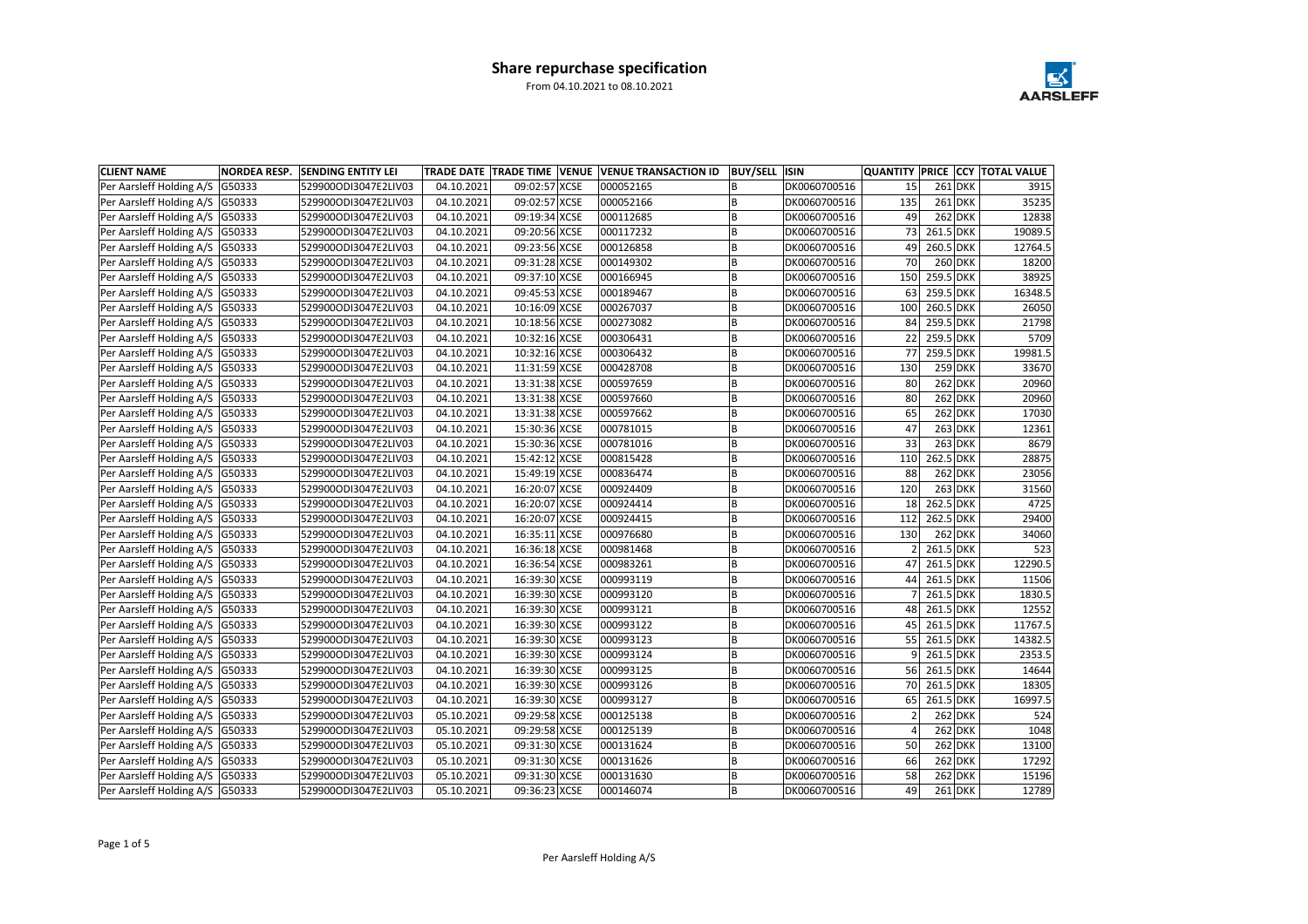| <b>CLIENT NAME</b>                | <b>NORDEA RESP.</b> | <b>SENDING ENTITY LEI</b> |            |               | TRADE DATE TRADE TIME VENUE VENUE TRANSACTION ID | BUY/SELL  ISIN |              |           |           | QUANTITY PRICE CCY TOTAL VALUE |
|-----------------------------------|---------------------|---------------------------|------------|---------------|--------------------------------------------------|----------------|--------------|-----------|-----------|--------------------------------|
| Per Aarsleff Holding A/S G50333   |                     | 529900ODI3047E2LIV03      | 05.10.2021 | 09:36:23 XCSE | 000146075                                        |                | DK0060700516 | <b>26</b> | $261$ DKK | 6786                           |
| Per Aarsleff Holding A/S   G50333 |                     | 529900ODI3047E2LIV03      | 05.10.2021 | 09:36:23 XCSE | 000146076                                        |                | DK0060700516 | 144       | $261$ DKK | 37584                          |
| Per Aarsleff Holding A/S   G50333 |                     | 529900ODI3047E2LIV03      | 05.10.2021 | 09:44:45 XCSE | 000170891                                        |                | DK0060700516 | 56        | $261$ DKK | 14616                          |
| Per Aarsleff Holding A/S   G50333 |                     | 529900ODI3047E2LIV03      | 05.10.2021 | 09:44:45 XCSE | 000170893                                        |                | DK0060700516 | 13        | $261$ DKK | 3393                           |
| Per Aarsleff Holding A/S   G50333 |                     | 529900ODI3047E2LIV03      | 05.10.2021 | 09:44:48 XCSE | 000171010                                        | В              | DK0060700516 | 35        | $260$ DKK | 9100                           |
| Per Aarsleff Holding A/S G50333   |                     | 529900ODI3047E2LIV03      | 05.10.2021 | 09:44:48 XCSE | 000171011                                        |                | DK0060700516 | 36        | $260$ DKK | 9360                           |
| Per Aarsleff Holding A/S   G50333 |                     | 529900ODI3047E2LIV03      | 05.10.2021 | 09:44:48 XCSE | 000171012                                        |                | DK0060700516 | 49        | $260$ DKK | 12740                          |
| Per Aarsleff Holding A/S   G50333 |                     | 529900ODI3047E2LIV03      | 05.10.2021 | 09:59:51 XCSE | 000216755                                        | В              | DK0060700516 | 13        | $260$ DKK | 3380                           |
| Per Aarsleff Holding A/S G50333   |                     | 529900ODI3047E2LIV03      | 05.10.2021 | 10:00:01 XCSE | 000217674                                        |                | DK0060700516 | 17        | $260$ DKK | 4420                           |
| Per Aarsleff Holding A/S   G50333 |                     | 529900ODI3047E2LIV03      | 05.10.2021 | 10:00:01 XCSE | 000217676                                        |                | DK0060700516 | 79        | $260$ DKK | 20540                          |
| Per Aarsleff Holding A/S G50333   |                     | 529900ODI3047E2LIV03      | 05.10.2021 | 10:12:01 XCSE | 000249752                                        |                | DK0060700516 | 110       | $260$ DKK | 28600                          |
| Per Aarsleff Holding A/S   G50333 |                     | 529900ODI3047E2LIV03      | 05.10.2021 | 10:50:54 XCSE | 000332876                                        |                | DK0060700516 | 83        | $259$ DKK | 21497                          |
| Per Aarsleff Holding A/S   G50333 |                     | 529900ODI3047E2LIV03      | 05.10.2021 | 11:31:39 XCSE | 000419090                                        |                | DK0060700516 | 10        | $261$ DKK | 2610                           |
| Per Aarsleff Holding A/S G50333   |                     | 529900ODI3047E2LIV03      | 05.10.2021 | 11:36:09 XCSE | 000426652                                        |                | DK0060700516 | 67        | $261$ DKK | 17487                          |
| Per Aarsleff Holding A/S   G50333 |                     | 529900ODI3047E2LIV03      | 05.10.2021 | 11:51:40 XCSE | 000454330                                        |                | DK0060700516 | 53        | $261$ DKK | 13833                          |
| Per Aarsleff Holding A/S   G50333 |                     | 529900ODI3047E2LIV03      | 05.10.2021 | 11:56:45 XCSE | 000462951                                        |                | DK0060700516 | 85        | $261$ DKK | 22185                          |
| Per Aarsleff Holding A/S   G50333 |                     | 529900ODI3047E2LIV03      | 05.10.2021 | 12:30:27 XCSE | 000514971                                        |                | DK0060700516 | 66        | 260.5 DKK | 17193                          |
| Per Aarsleff Holding A/S G50333   |                     | 529900ODI3047E2LIV03      | 05.10.2021 | 12:30:27 XCSE | 000514972                                        |                | DK0060700516 | 44        | 260.5 DKK | 11462                          |
| Per Aarsleff Holding A/S G50333   |                     | 529900ODI3047E2LIV03      | 05.10.2021 | 12:30:27 XCSE | 000514973                                        |                | DK0060700516 | 70        | 260.5 DKK | 18235                          |
| Per Aarsleff Holding A/S   G50333 |                     | 529900ODI3047E2LIV03      | 05.10.2021 | 12:30:27 XCSE | 000514975                                        |                | DK0060700516 | 70        | 260.5 DKK | 18235                          |
| Per Aarsleff Holding A/S   G50333 |                     | 529900ODI3047E2LIV03      | 05.10.2021 | 14:08:51 XCSE | 000673758                                        | B              | DK0060700516 | 84        | $262$ DKK | 22008                          |
| Per Aarsleff Holding A/S   G50333 |                     | 529900ODI3047E2LIV03      | 05.10.2021 | 14:20:48 XCSE | 000695537                                        |                | DK0060700516 | 54        | $262$ DKK | 14148                          |
| Per Aarsleff Holding A/S   G50333 |                     | 529900ODI3047E2LIV03      | 05.10.2021 | 14:21:06 XCSE | 000695999                                        |                | DK0060700516 | 76        | $262$ DKK | 19912                          |
| Per Aarsleff Holding A/S   G50333 |                     | 529900ODI3047E2LIV03      | 05.10.2021 | 14:28:02 XCSE | 000708787                                        |                | DK0060700516 | 67        | 261.5 DKK | 17520.5                        |
| Per Aarsleff Holding A/S   G50333 |                     | 529900ODI3047E2LIV03      | 05.10.2021 | 14:35:00 XCSE | 000720070                                        |                | DK0060700516 | 23        | 261.5 DKK | 6014.5                         |
| Per Aarsleff Holding A/S   G50333 |                     | 529900ODI3047E2LIV03      | 05.10.2021 | 14:35:00 XCSE | 000720072                                        |                | DK0060700516 | 55        | 261.5 DKK | 14382.5                        |
| Per Aarsleff Holding A/S G50333   |                     | 529900ODI3047E2LIV03      | 05.10.2021 | 14:44:23 XCSE | 000738654                                        |                | DK0060700516 | 68        | 261.5 DKK | 17782                          |
| Per Aarsleff Holding A/S   G50333 |                     | 529900ODI3047E2LIV03      | 05.10.2021 | 14:48:53 XCSE | 000746097                                        |                | DK0060700516 | 76        | $261$ DKK | 19836                          |
| Per Aarsleff Holding A/S G50333   |                     | 529900ODI3047E2LIV03      | 05.10.2021 | 14:49:43 XCSE | 000747339                                        |                | DK0060700516 |           | 261.5 DKK | 1046                           |
| Per Aarsleff Holding A/S   G50333 |                     | 529900ODI3047E2LIV03      | 05.10.2021 | 14:49:43 XCSE | 000747340                                        |                | DK0060700516 | 58        | 261.5 DKK | 15167                          |
| Per Aarsleff Holding A/S G50333   |                     | 529900ODI3047E2LIV03      | 05.10.2021 | 15:22:29 XCSE | 000811986                                        | в              | DK0060700516 | $\sigma$  | $261$ DKK | 1566                           |
| Per Aarsleff Holding A/S G50333   |                     | 529900ODI3047E2LIV03      | 05.10.2021 | 15:29:07 XCSE | 000825183                                        |                | DK0060700516 | 79        | $261$ DKK | 20619                          |
| Per Aarsleff Holding A/S   G50333 |                     | 529900ODI3047E2LIV03      | 05.10.2021 | 15:32:44 XCSE | 000838445                                        | В              | DK0060700516 |           | $261$ DKK | 522                            |
| Per Aarsleff Holding A/S G50333   |                     | 529900ODI3047E2LIV03      | 05.10.2021 | 15:32:44 XCSE | 000838446                                        | B              | DK0060700516 | 71        | $261$ DKK | 18531                          |
| Per Aarsleff Holding A/S G50333   |                     | 529900ODI3047E2LIV03      | 05.10.2021 | 16:50:56 XCSE | 001051365                                        | B              | DK0060700516 | 157       | $262$ DKK | 41134                          |
| Per Aarsleff Holding A/S G50333   |                     | 529900ODI3047E2LIV03      | 06.10.2021 | 09:01:05 XCSE | 000036174                                        | В              | DK0060700516 |           | $264$ DKK | 528                            |
| Per Aarsleff Holding A/S G50333   |                     | 529900ODI3047E2LIV03      | 06.10.2021 | 09:01:05 XCSE | 000036175                                        | В              | DK0060700516 | 148       | $264$ DKK | 39072                          |
| Per Aarsleff Holding A/S   G50333 |                     | 529900ODI3047E2LIV03      | 06.10.2021 | 09:17:22 XCSE | 000103056                                        | В              | DK0060700516 | 64        | $262$ DKK | 16768                          |
| Per Aarsleff Holding A/S G50333   |                     | 529900ODI3047E2LIV03      | 06.10.2021 | 09:30:55 XCSE | 000149419                                        | B              | DK0060700516 | 58        | $262$ DKK | 15196                          |
| Per Aarsleff Holding A/S G50333   |                     | 529900ODI3047E2LIV03      | 06.10.2021 | 09:30:55 XCSE | 000149421                                        |                | DK0060700516 | 21        | $262$ DKK | 5502                           |
| Per Aarsleff Holding A/S G50333   |                     | 529900ODI3047E2LIV03      | 06.10.2021 | 09:30:55 XCSE | 000149422                                        | B              | DK0060700516 | 42        | $262$ DKK | 11004                          |

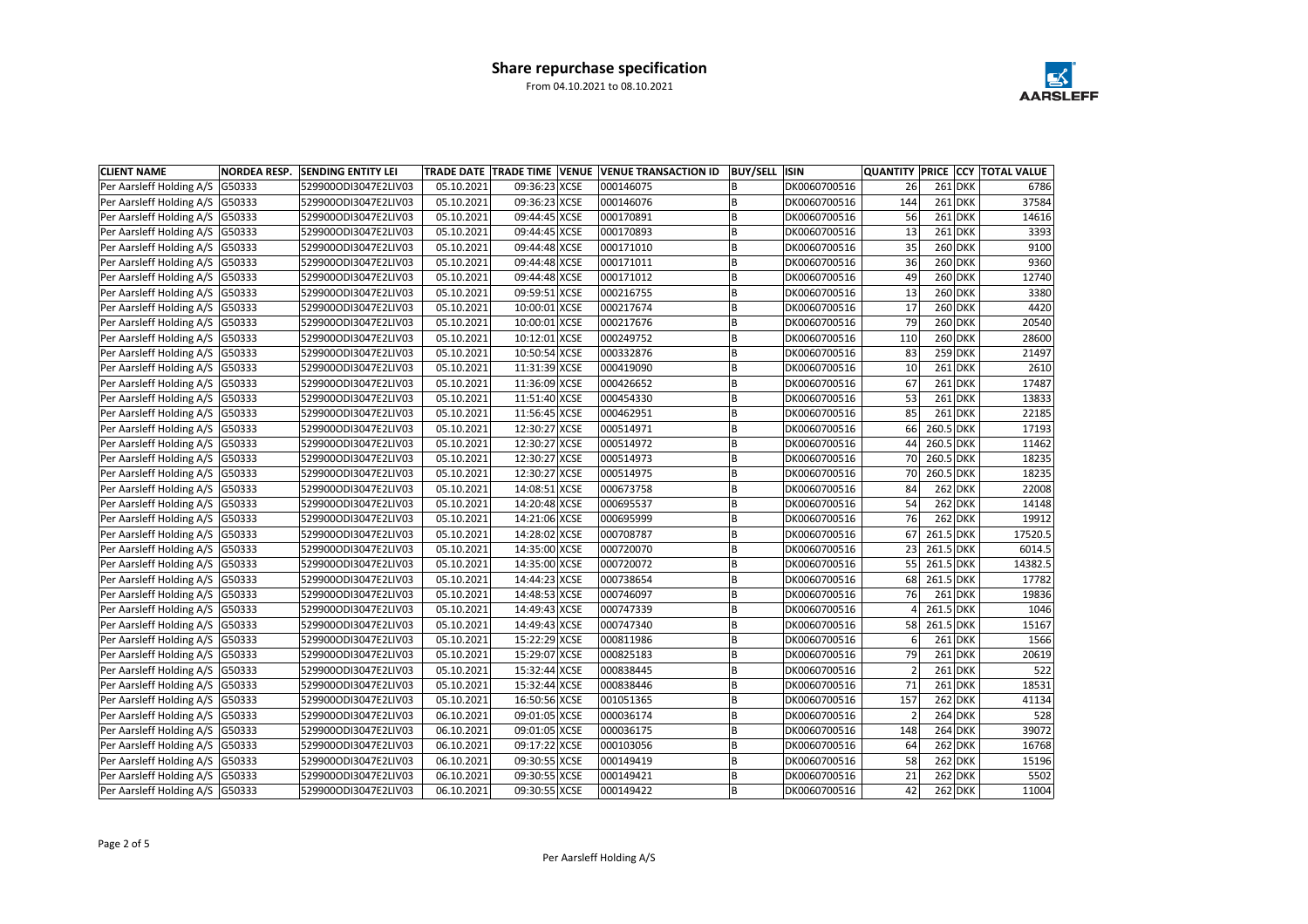| <b>CLIENT NAME</b>                | <b>NORDEA RESP.</b> | <b>SENDING ENTITY LEI</b> |            |               | TRADE DATE   TRADE TIME   VENUE   VENUE TRANSACTION ID | <b>BUY/SELL ISIN</b> |              |     |              |           | <b>QUANTITY PRICE CCY TOTAL VALUE</b> |
|-----------------------------------|---------------------|---------------------------|------------|---------------|--------------------------------------------------------|----------------------|--------------|-----|--------------|-----------|---------------------------------------|
| Per Aarsleff Holding A/S G50333   |                     | 529900ODI3047E2LIV03      | 06.10.2021 | 09:30:55 XCSE | 000149423                                              |                      | DK0060700516 |     |              | $262$ DKK | 524                                   |
| Per Aarsleff Holding A/S G50333   |                     | 529900ODI3047E2LIV03      | 06.10.2021 | 09:35:02 XCSE | 000163406                                              |                      | DK0060700516 | 58  | $261.5$ DKK  |           | 15167                                 |
| Per Aarsleff Holding A/S   G50333 |                     | 529900ODI3047E2LIV03      | 06.10.2021 | 09:35:02 XCSE | 000163409                                              |                      | DK0060700516 | 130 | 261.5 DKK    |           | 33995                                 |
| Per Aarsleff Holding A/S   G50333 |                     | 529900ODI3047E2LIV03      | 06.10.2021 | 09:35:02 XCSE | 000163410                                              |                      | DK0060700516 | 20  | $261.5$ DKK  |           | 5230                                  |
| Per Aarsleff Holding A/S   G50333 |                     | 529900ODI3047E2LIV03      | 06.10.2021 | 09:47:21 XCSE | 000205896                                              |                      | DK0060700516 | 69  | $260.5$ DKK  |           | 17974.5                               |
| Per Aarsleff Holding A/S G50333   |                     | 529900ODI3047E2LIV03      | 06.10.2021 | 10:03:26 XCSE | 000256126                                              |                      | DK0060700516 | 80  |              | $260$ DKK | 20800                                 |
| Per Aarsleff Holding A/S   G50333 |                     | 529900ODI3047E2LIV03      | 06.10.2021 | 10:48:28 XCSE | 000379403                                              |                      | DK0060700516 | 42  | 260.5 DKK    |           | 10941                                 |
| Per Aarsleff Holding A/S   G50333 |                     | 529900ODI3047E2LIV03      | 06.10.2021 | 10:48:28 XCSE | 000379404                                              | B                    | DK0060700516 | 52  | $260.5$ DKK  |           | 13546                                 |
| Per Aarsleff Holding A/S   G50333 |                     | 529900ODI3047E2LIV03      | 06.10.2021 | 10:48:28 XCSE | 000379405                                              |                      | DK0060700516 | 130 | $260.5$ DKK  |           | 33865                                 |
| Per Aarsleff Holding A/S   G50333 |                     | 529900ODI3047E2LIV03      | 06.10.2021 | 11:06:34 XCSE | 000424208                                              |                      | DK0060700516 | 110 |              | $260$ DKK | 28600                                 |
| Per Aarsleff Holding A/S   G50333 |                     | 529900ODI3047E2LIV03      | 06.10.2021 | 11:09:04 XCSE | 000430366                                              |                      | DK0060700516 | 110 | 259.5 DKK    |           | 28545                                 |
| Per Aarsleff Holding A/S   G50333 |                     | 529900ODI3047E2LIV03      | 06.10.2021 | 11:22:22 XCSE | 000466244                                              |                      | DK0060700516 | 100 |              | $259$ DKK | 25900                                 |
| Per Aarsleff Holding A/S   G50333 |                     | 529900ODI3047E2LIV03      | 06.10.2021 | 11:22:22 XCSE | 000466245                                              |                      | DK0060700516 | 30  |              | $259$ DKK | 7770                                  |
| Per Aarsleff Holding A/S   G50333 |                     | 529900ODI3047E2LIV03      | 06.10.2021 | 14:40:45 XCSE | 000857613                                              |                      | DK0060700516 | 82  |              | $262$ DKK | 21484                                 |
| Per Aarsleff Holding A/S G50333   |                     | 529900ODI3047E2LIV03      | 06.10.2021 | 14:40:45 XCSE | 000857614                                              |                      | DK0060700516 | 110 |              | $262$ DKK | 28820                                 |
| Per Aarsleff Holding A/S   G50333 |                     | 529900ODI3047E2LIV03      | 06.10.2021 | 15:05:29 XCSE | 000907099                                              |                      | DK0060700516 | 73  |              | $263$ DKK | 19199                                 |
| Per Aarsleff Holding A/S   G50333 |                     | 529900ODI3047E2LIV03      | 06.10.2021 | 15:24:32 XCSE | 000946284                                              |                      | DK0060700516 | 62  |              | $264$ DKK | 16368                                 |
| Per Aarsleff Holding A/S   G50333 |                     | 529900ODI3047E2LIV03      | 06.10.2021 | 15:28:36 XCSE | 000955682                                              |                      | DK0060700516 | 41  | 263.5 DKK    |           | 10803.5                               |
| Per Aarsleff Holding A/S G50333   |                     | 529900ODI3047E2LIV03      | 06.10.2021 | 15:28:36 XCSE | 000955683                                              |                      | DK0060700516 | 59  | 263.5 DKK    |           | 15546.5                               |
| Per Aarsleff Holding A/S   G50333 |                     | 529900ODI3047E2LIV03      | 06.10.2021 | 15:47:37 XCSE | 001012373                                              |                      | DK0060700516 | 42  |              | $264$ DKK | 11088                                 |
| Per Aarsleff Holding A/S   G50333 |                     | 529900ODI3047E2LIV03      | 06.10.2021 | 15:47:37 XCSE | 001012374                                              |                      | DK0060700516 | 68  |              | $264$ DKK | 17952                                 |
| Per Aarsleff Holding A/S   G50333 |                     | 529900ODI3047E2LIV03      | 06.10.2021 | 16:00:16 XCSE | 001050413                                              |                      | DK0060700516 | 130 | 263.5 DKK    |           | 34255                                 |
| Per Aarsleff Holding A/S   G50333 |                     | 529900ODI3047E2LIV03      | 07.10.2021 | 09:01:07 XCSE | 000030635                                              |                      | DK0060700516 | 150 |              | $265$ DKK | 39750                                 |
| Per Aarsleff Holding A/S   G50333 |                     | 529900ODI3047E2LIV03      | 07.10.2021 | 09:06:46 XCSE | 000056931                                              |                      | DK0060700516 | 49  | 265.5 DKK    |           | 13009.5                               |
| Per Aarsleff Holding A/S   G50333 |                     | 529900ODI3047E2LIV03      | 07.10.2021 | 09:20:59 XCSE | 000108822                                              |                      | DK0060700516 | 56  |              | $265$ DKK | 14840                                 |
| Per Aarsleff Holding A/S   G50333 |                     | 529900ODI3047E2LIV03      | 07.10.2021 | 09:20:59 XCSE | 000108825                                              |                      | DK0060700516 | 56  |              | $265$ DKK | 14840                                 |
| Per Aarsleff Holding A/S G50333   |                     | 529900ODI3047E2LIV03      | 07.10.2021 | 10:10:30 XCSE | 000239724                                              |                      | DK0060700516 | 110 | 264.5 DKK    |           | 29095                                 |
| Per Aarsleff Holding A/S G50333   |                     | 529900ODI3047E2LIV03      | 07.10.2021 | 10:21:51 XCSE | 000266655                                              |                      | DK0060700516 |     |              | $264$ DKK | 1320                                  |
| Per Aarsleff Holding A/S G50333   |                     | 529900ODI3047E2LIV03      | 07.10.2021 | 10:21:51 XCSE | 000266656                                              |                      | DK0060700516 | 85  |              | $264$ DKK | 22440                                 |
| Per Aarsleff Holding A/S   G50333 |                     | 529900ODI3047E2LIV03      | 07.10.2021 | 10:25:35 XCSE | 000274938                                              |                      | DK0060700516 | 52  | $263.5$ DKK  |           | 13702                                 |
| Per Aarsleff Holding A/S G50333   |                     | 529900ODI3047E2LIV03      | 07.10.2021 | 10:33:35 XCSE | 000291218                                              | в                    | DK0060700516 |     | 10 263.5 DKK |           | 2635                                  |
| Per Aarsleff Holding A/S G50333   |                     | 529900ODI3047E2LIV03      | 07.10.2021 | 10:33:35 XCSE | 000291219                                              | B                    | DK0060700516 | 116 | $263.5$ DKK  |           | 30566                                 |
| Per Aarsleff Holding A/S   G50333 |                     | 529900ODI3047E2LIV03      | 07.10.2021 | 10:44:48 XCSE | 000315775                                              | В                    | DK0060700516 | 54  | 263.5 DKK    |           | 14229                                 |
| Per Aarsleff Holding A/S   G50333 |                     | 529900ODI3047E2LIV03      | 07.10.2021 | 10:44:48 XCSE | 000315776                                              | B                    | DK0060700516 | 61  | $263.5$ DKK  |           | 16073.5                               |
| Per Aarsleff Holding A/S   G50333 |                     | 529900ODI3047E2LIV03      | 07.10.2021 | 11:02:21 XCSE | 000348639                                              | B                    | DK0060700516 | 94  | 263.5 DKK    |           | 24769                                 |
| Per Aarsleff Holding A/S G50333   |                     | 529900ODI3047E2LIV03      | 07.10.2021 | 11:02:21 XCSE | 000348641                                              | В                    | DK0060700516 | 91  | 263.5 DKK    |           | 2371.5                                |
| Per Aarsleff Holding A/S G50333   |                     | 529900ODI3047E2LIV03      | 07.10.2021 | 11:08:12 XCSE | 000358549                                              | В                    | DK0060700516 | 121 | 263.5 DKK    |           | 31883.5                               |
| Per Aarsleff Holding A/S   G50333 |                     | 529900ODI3047E2LIV03      | 07.10.2021 | 11:18:16 XCSE | 000374843                                              | B                    | DK0060700516 | 10  | 263.5 DKK    |           | 2635                                  |
| Per Aarsleff Holding A/S   G50333 |                     | 529900ODI3047E2LIV03      | 07.10.2021 | 11:18:16 XCSE | 000374844                                              | В                    | DK0060700516 | 110 | 263.5 DKK    |           | 28985                                 |
| Per Aarsleff Holding A/S G50333   |                     | 529900ODI3047E2LIV03      | 07.10.2021 | 11:54:03 XCSE | 000442326                                              |                      | DK0060700516 | 77  |              | $263$ DKK | 20251                                 |
| Per Aarsleff Holding A/S G50333   |                     | 529900ODI3047E2LIV03      | 07.10.2021 | 13:52:51 XCSE | 000632585                                              | В                    | DK0060700516 |     | 85 264.5 DKK |           | 22482.5                               |

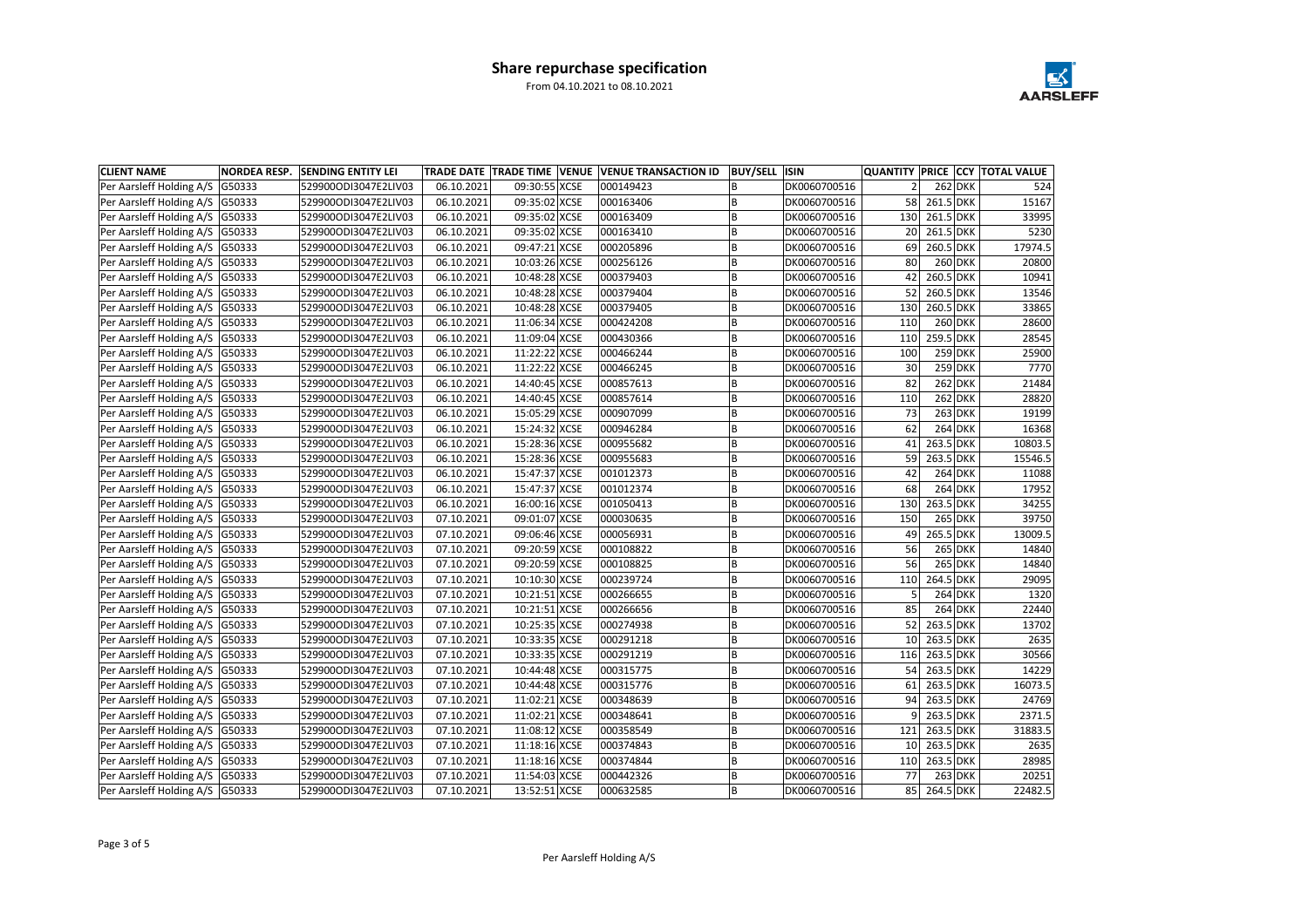| <b>CLIENT NAME</b>                | <b>NORDEA RESP.</b> | <b>SENDING ENTITY LEI</b> |            |               | TRADE DATE TRADE TIME VENUE VENUE TRANSACTION ID | BUY/SELL  ISIN |              |     |              | QUANTITY PRICE CCY TOTAL VALUE |
|-----------------------------------|---------------------|---------------------------|------------|---------------|--------------------------------------------------|----------------|--------------|-----|--------------|--------------------------------|
| Per Aarsleff Holding A/S G50333   |                     | 529900ODI3047E2LIV03      | 07.10.2021 | 13:52:51 XCSE | 000632586                                        |                | DK0060700516 |     | 264.5 DKK    | 264.5                          |
| Per Aarsleff Holding A/S   G50333 |                     | 529900ODI3047E2LIV03      | 07.10.2021 | 14:13:13 XCSE | 000664215                                        |                | DK0060700516 | 57  | 264.5 DKK    | 15076.5                        |
| Per Aarsleff Holding A/S   G50333 |                     | 529900ODI3047E2LIV03      | 07.10.2021 | 14:13:13 XCSE | 000664216                                        |                | DK0060700516 | 71  | 264.5 DKK    | 18779.5                        |
| Per Aarsleff Holding A/S   G50333 |                     | 529900ODI3047E2LIV03      | 07.10.2021 | 14:32:53 XCSE | 000694546                                        |                | DK0060700516 | 17  | 264.5 DKK    | 4496.5                         |
| Per Aarsleff Holding A/S   G50333 |                     | 529900ODI3047E2LIV03      | 07.10.2021 | 14:38:04 XCSE | 000704017                                        | В              | DK0060700516 | 72  | 264.5 DKK    | 19044                          |
| Per Aarsleff Holding A/S G50333   |                     | 529900ODI3047E2LIV03      | 07.10.2021 | 14:56:55 XCSE | 000738254                                        |                | DK0060700516 | 72  | $265$ DKK    | 19080                          |
| Per Aarsleff Holding A/S   G50333 |                     | 529900ODI3047E2LIV03      | 07.10.2021 | 15:10:12 XCSE | 000761330                                        |                | DK0060700516 | 36  | 264.5 DKK    | 9522                           |
| Per Aarsleff Holding A/S   G50333 |                     | 529900ODI3047E2LIV03      | 07.10.2021 | 15:10:12 XCSE | 000761331                                        | В              | DK0060700516 | 22  | 264.5 DKK    | 5819                           |
| Per Aarsleff Holding A/S G50333   |                     | 529900ODI3047E2LIV03      | 07.10.2021 | 15:10:12 XCSE | 000761332                                        |                | DK0060700516 | 59  | 264.5 DKK    | 15605.5                        |
| Per Aarsleff Holding A/S   G50333 |                     | 529900ODI3047E2LIV03      | 07.10.2021 | 15:10:12 XCSE | 000761335                                        |                | DK0060700516 | 87  | 264.5 DKK    | 23011.5                        |
| Per Aarsleff Holding A/S G50333   |                     | 529900ODI3047E2LIV03      | 07.10.2021 | 15:49:48 XCSE | 000859931                                        |                | DK0060700516 |     | $265$ DKK    | 795                            |
| Per Aarsleff Holding A/S   G50333 |                     | 529900ODI3047E2LIV03      | 07.10.2021 | 15:56:26 XCSE | 000881697                                        |                | DK0060700516 | 117 | $265$ DKK    | 31005                          |
| Per Aarsleff Holding A/S   G50333 |                     | 529900ODI3047E2LIV03      | 07.10.2021 | 16:51:35 XCSE | 001030419                                        |                | DK0060700516 | 156 | 266.5 DKK    | 41574                          |
| Per Aarsleff Holding A/S G50333   |                     | 529900ODI3047E2LIV03      | 07.10.2021 | 16:52:37 XCSE | 001032739                                        |                | DK0060700516 | 69  | 266.5 DKK    | 18388.5                        |
| Per Aarsleff Holding A/S   G50333 |                     | 529900ODI3047E2LIV03      | 07.10.2021 | 16:52:37 XCSE | 001032740                                        |                | DK0060700516 | 51  | 266.5 DKK    | 13591.5                        |
| Per Aarsleff Holding A/S   G50333 |                     | 529900ODI3047E2LIV03      | 07.10.2021 | 16:52:37 XCSE | 001032741                                        |                | DK0060700516 | 74  | 266.5 DKK    | 19721                          |
| Per Aarsleff Holding A/S   G50333 |                     | 529900ODI3047E2LIV03      | 07.10.2021 | 16:52:37 XCSE | 001032742                                        |                | DK0060700516 | 68  | 266.5 DKK    | 18122                          |
| Per Aarsleff Holding A/S   G50333 |                     | 529900ODI3047E2LIV03      | 07.10.2021 | 16:52:37 XCSE | 001032743                                        |                | DK0060700516 | 120 | 266.5 DKK    | 31980                          |
| Per Aarsleff Holding A/S G50333   |                     | 529900ODI3047E2LIV03      | 07.10.2021 | 16:52:37 XCSE | 001032744                                        |                | DK0060700516 | 78  | 266.5 DKK    | 20787                          |
| Per Aarsleff Holding A/S   G50333 |                     | 529900ODI3047E2LIV03      | 07.10.2021 | 16:52:37 XCSE | 001032745                                        |                | DK0060700516 | 70  | 266.5 DKK    | 18655                          |
| Per Aarsleff Holding A/S   G50333 |                     | 529900ODI3047E2LIV03      | 07.10.2021 | 16:52:37 XCSE | 001032746                                        | B              | DK0060700516 | 130 | $266.5$ DKK  | 34645                          |
| Per Aarsleff Holding A/S   G50333 |                     | 529900ODI3047E2LIV03      | 07.10.2021 | 16:52:37 XCSE | 001032747                                        |                | DK0060700516 | 130 | 266.5 DKK    | 34645                          |
| Per Aarsleff Holding A/S   G50333 |                     | 529900ODI3047E2LIV03      | 07.10.2021 | 16:52:37 XCSE | 001032748                                        |                | DK0060700516 | 130 | 266.5 DKK    | 34645                          |
| Per Aarsleff Holding A/S   G50333 |                     | 529900ODI3047E2LIV03      | 08.10.2021 | 09:19:06 XCSE | 000095357                                        |                | DK0060700516 | 56  | $266$ DKK    | 14896                          |
| Per Aarsleff Holding A/S   G50333 |                     | 529900ODI3047E2LIV03      | 08.10.2021 | 09:19:06 XCSE | 000095359                                        |                | DK0060700516 | 55  | $266$ DKK    | 14630                          |
| Per Aarsleff Holding A/S   G50333 |                     | 529900ODI3047E2LIV03      | 08.10.2021 | 09:19:06 XCSE | 000095360                                        |                | DK0060700516 | 11  | $266$ DKK    | 2926                           |
| Per Aarsleff Holding A/S G50333   |                     | 529900ODI3047E2LIV03      | 08.10.2021 | 09:57:33 XCSE | 000200104                                        |                | DK0060700516 | 87  | 267.5 DKK    | 23272.5                        |
| Per Aarsleff Holding A/S   G50333 |                     | 529900ODI3047E2LIV03      | 08.10.2021 | 10:00:04 XCSE | 000206041                                        |                | DK0060700516 | 69  | $267$ DKK    | 18423                          |
| Per Aarsleff Holding A/S G50333   |                     | 529900ODI3047E2LIV03      | 08.10.2021 | 10:09:29 XCSE | 000228229                                        |                | DK0060700516 |     | 266.5 DKK    | 1066                           |
| Per Aarsleff Holding A/S   G50333 |                     | 529900ODI3047E2LIV03      | 08.10.2021 | 10:09:29 XCSE | 000228230                                        |                | DK0060700516 | 21  | 266.5 DKK    | 5596.5                         |
| Per Aarsleff Holding A/S G50333   |                     | 529900ODI3047E2LIV03      | 08.10.2021 | 10:09:29 XCSE | 000228231                                        | в              | DK0060700516 |     | 40 266.5 DKK | 10660                          |
| Per Aarsleff Holding A/S G50333   |                     | 529900ODI3047E2LIV03      | 08.10.2021 | 10:09:29 XCSE | 000228232                                        |                | DK0060700516 | 60  | 266.5 DKK    | 15990                          |
| Per Aarsleff Holding A/S   G50333 |                     | 529900ODI3047E2LIV03      | 08.10.2021 | 10:09:29 XCSE | 000228233                                        | В              | DK0060700516 | 90  | 266.5 DKK    | 23985                          |
| Per Aarsleff Holding A/S   G50333 |                     | 529900ODI3047E2LIV03      | 08.10.2021 | 10:13:02 XCSE | 000235044                                        | B              | DK0060700516 | 110 | $266$ DKK    | 29260                          |
| Per Aarsleff Holding A/S G50333   |                     | 529900ODI3047E2LIV03      | 08.10.2021 | 10:13:07 XCSE | 000235209                                        | B              | DK0060700516 | 67  | 265.5 DKK    | 17788.5                        |
| Per Aarsleff Holding A/S G50333   |                     | 529900ODI3047E2LIV03      | 08.10.2021 | 10:14:26 XCSE | 000237737                                        | В              | DK0060700516 | 56  | 265.5 DKK    | 14868                          |
| Per Aarsleff Holding A/S G50333   |                     | 529900ODI3047E2LIV03      | 08.10.2021 | 11:16:28 XCSE | 000353883                                        | В              | DK0060700516 | 130 | $266$ DKK    | 34580                          |
| Per Aarsleff Holding A/S G50333   |                     | 529900ODI3047E2LIV03      | 08.10.2021 | 11:16:28 XCSE | 000353888                                        | В              | DK0060700516 | 110 | $266$ DKK    | 29260                          |
| Per Aarsleff Holding A/S G50333   |                     | 529900ODI3047E2LIV03      | 08.10.2021 | 12:45:23 XCSE | 000478640                                        | B              | DK0060700516 | 35  | 267.5 DKK    | 9362.5                         |
| Per Aarsleff Holding A/S G50333   |                     | 529900ODI3047E2LIV03      | 08.10.2021 | 12:59:05 XCSE | 000496616                                        |                | DK0060700516 | 64  | $268$ DKK    | 17152                          |
| Per Aarsleff Holding A/S   G50333 |                     | 529900ODI3047E2LIV03      | 08.10.2021 | 12:59:05 XCSE | 000496617                                        | B              | DK0060700516 | 14  | $268$ DKK    | 3752                           |